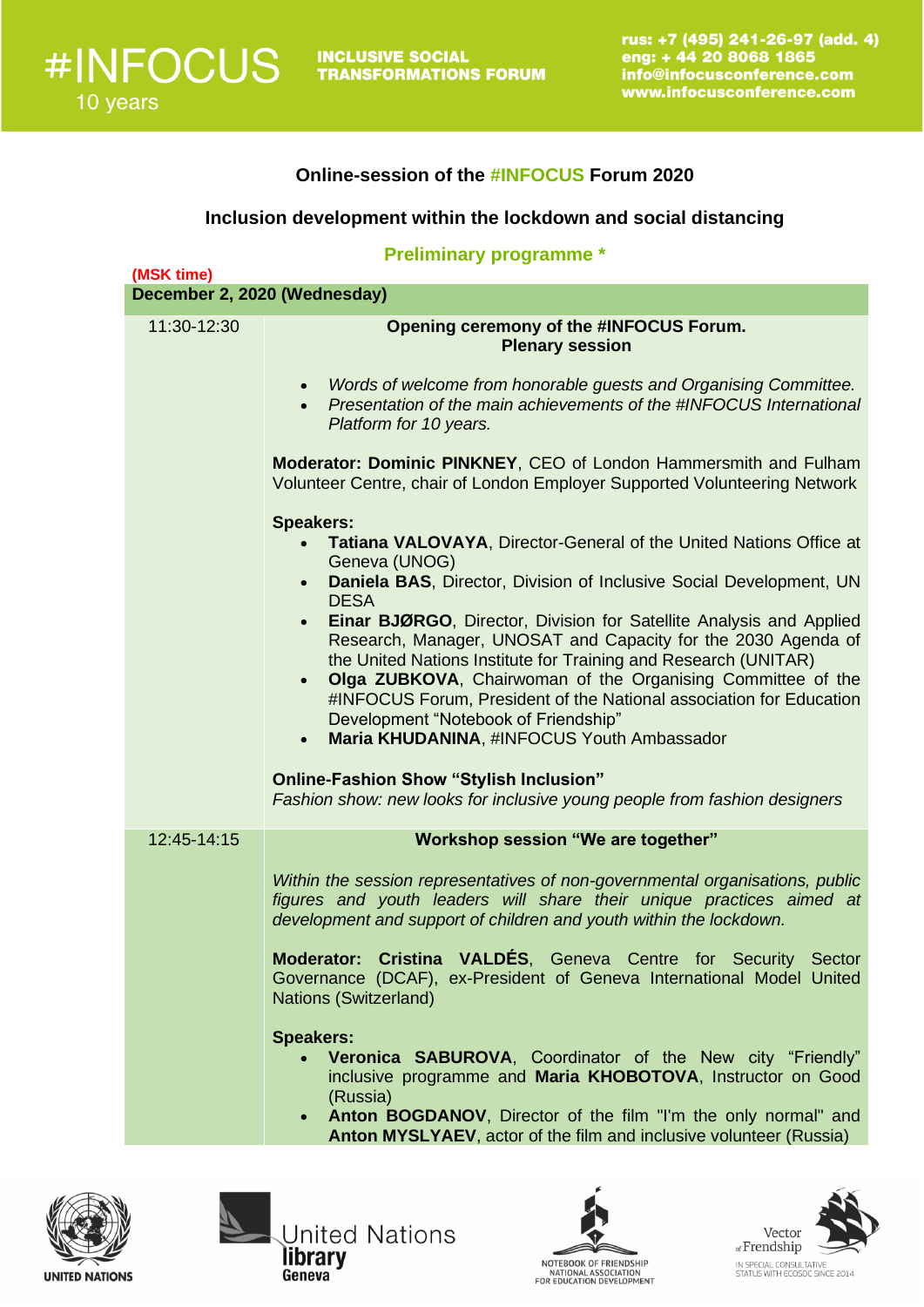|             | Jude KALMAN, Producer and filmmaker of the FishFilms video<br>studio, director of the social advertising "Nice Coffee Co: Our Story"<br>and Jim CHAPMAN, Founder, Nice Coffee Co (Australia)<br>Elena NEPOMYASHCHAYA, expert of the Institute for Educational<br>$\bullet$<br>Policy Problems "Eureka" (Russia)<br>Kuralay BAYMENOVA, Chairwoman of the Fund for Support of<br>Paralyzed Citizens of Aktobe City (Kazakhstan)                                                                                                                                                                      |
|-------------|----------------------------------------------------------------------------------------------------------------------------------------------------------------------------------------------------------------------------------------------------------------------------------------------------------------------------------------------------------------------------------------------------------------------------------------------------------------------------------------------------------------------------------------------------------------------------------------------------|
| 14:30-16:00 | Motivational session "Children and adults: effective partnership in order<br>to achieve social well-being"                                                                                                                                                                                                                                                                                                                                                                                                                                                                                         |
|             | Can adults and teenagers become equal partners in solving social problems?<br>How different generations can motivate each other to work on positive<br>changes in society?                                                                                                                                                                                                                                                                                                                                                                                                                         |
|             | Moderator: Semyon SHCHEPIN, Volunteer of the New city "Friendly"<br>innovative inclusive programme (Russia)                                                                                                                                                                                                                                                                                                                                                                                                                                                                                        |
|             | <b>Speakers:</b><br>• Sara RODRIGUES, Advisor for the National Secretary for<br>Environment and Sustainability at Corpo Nacional de Escutas<br>(Portugal)<br>Nikolay BEREGOVOY, President and Head Coach of the Federation<br>$\bullet$<br>of Blind Football Players (Russia)<br><b>Jitendra RAI, Director of the short film "Baitullah" (India)</b><br>$\bullet$<br>Valeriya GURIENKO, Inclusive volunteer, Erika PANFILOVA,<br>Instructor on Good of the New city "Friendly" inclusive programme and<br>Varvara LOPATINA, Participant of the New city "Friendly" inclusive<br>programme (Russia) |
| 16:15-17:00 | <b>Strategic session of the #INFOCUS Youth Ambassadors</b>                                                                                                                                                                                                                                                                                                                                                                                                                                                                                                                                         |
|             | Within the session, participants will get acquainted with the #INFOCUS Youth<br>Ambassadors programme and learn how to become one of them. The<br>incumbent Ambassadors will share their experience in promoting social<br>innovations all over the world.                                                                                                                                                                                                                                                                                                                                         |
|             | Moderator: Maria OSHCHEPKOVA, head of the International Educational<br>Programme "Notebook of Friendship"                                                                                                                                                                                                                                                                                                                                                                                                                                                                                          |
| 17:05-17:50 | Promoting inclusion through the language of social cinema                                                                                                                                                                                                                                                                                                                                                                                                                                                                                                                                          |
|             | How to draw close attention to a problem in a society with the help of social<br>cinema? Discussion with film screening of the LAMPA Film Festival winners:<br>these are films about the values of equality and social solidarity.                                                                                                                                                                                                                                                                                                                                                                 |
|             | Moderator: Olga ZUBKOVA, President of the LAMPA Film Festival,<br>President of the National association for Education Development "Notebook<br>of Friendship" (Russia)                                                                                                                                                                                                                                                                                                                                                                                                                             |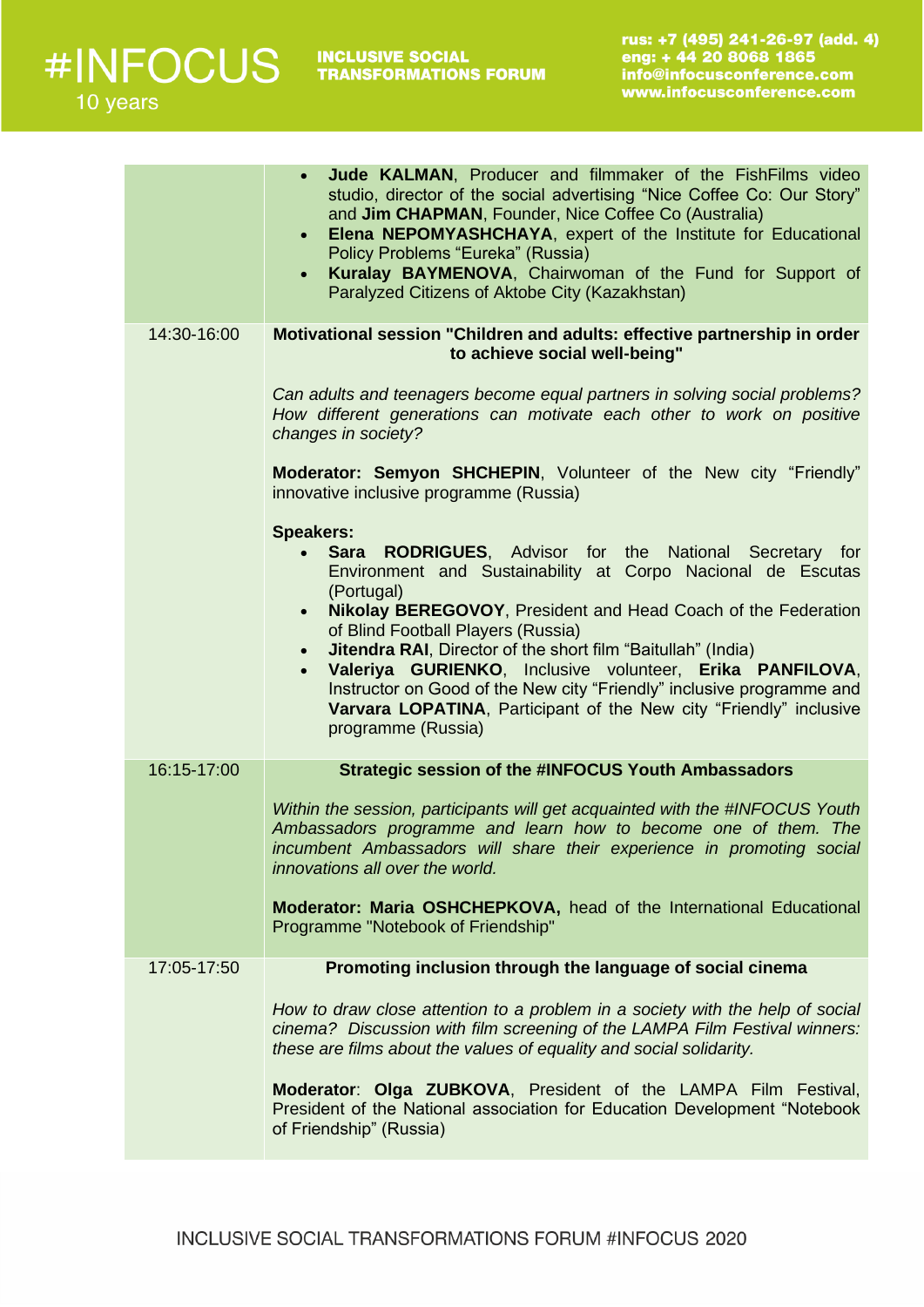|                             | <b>Speakers:</b><br>Horst KRUMBACH, Founder & CEO of social enterprise "Bridging"<br>Generations Germany (GBD)", director of the network of nursing<br>homes, author of the social video "Bridging Generations Germany"<br>(Germany)<br><b>Matthew HOPKINS, Director of the short documentary film "A Failure</b> "<br>$\bullet$<br>of the Imagination" (UK)<br>Chulpan KHAMATOVA, Russian theater and film actress, public<br>$\bullet$<br>figure, co-founder of the Gift of Life Foundation (Russia)                                                                                                                                                                                                |  |
|-----------------------------|-------------------------------------------------------------------------------------------------------------------------------------------------------------------------------------------------------------------------------------------------------------------------------------------------------------------------------------------------------------------------------------------------------------------------------------------------------------------------------------------------------------------------------------------------------------------------------------------------------------------------------------------------------------------------------------------------------|--|
| December 3, 2020 (Thursday) |                                                                                                                                                                                                                                                                                                                                                                                                                                                                                                                                                                                                                                                                                                       |  |
| 11:30-13:00                 | <b>Workshop session "Huge programmes for novice activists"</b>                                                                                                                                                                                                                                                                                                                                                                                                                                                                                                                                                                                                                                        |  |
|                             | Representatives of the United Nations Institute for Training and Research<br>(UNITAR), NGOs and social project managers and public figures will talk about<br>how a child can change the life of a community, city, country and even the<br>whole world.<br>Laia OROZCO, President of the<br>MedWomen<br>social<br><b>Moderator:</b><br>entrepreneurship development organisation, member of the Global Shapers<br>Youth Community, created at the initiative of the World Economic Forum<br>(Spain)                                                                                                                                                                                                  |  |
|                             | <b>Speakers:</b><br>Mihoko KUMAMOTO, Director, United Nations Institute for Training<br>and Research (UNITAR) Division for Prosperity and UNITAR Hiroshima<br>Office (Japan)<br>Tatiana KONSTANTINOVA, Executive Director of the Deaf-Blind<br><b>Support Foundation</b><br>"Con-nection" (Russia)<br>Nadezhda IVANOVA, Director of the Project Centre of the Young<br>Professionals Direction of the Agency for Strategic Initiatives (Russia)<br>Anisa SHAMSUTDINOVA, founder of the non-profit social information<br>$\bullet$<br>project "Downside sport-Changing stereotypes-sport for everyone!"<br>(Uzbekistan)<br>Daisy KAMBUNI, Country Representative-Kenya at Ubongo (Kenya).<br>$\bullet$ |  |
| 13:15-14:45                 | Presentation session "Notebook_of_Friendship – uniting children of the<br>planet Earth"                                                                                                                                                                                                                                                                                                                                                                                                                                                                                                                                                                                                               |  |
|                             | Within<br>Competition<br>the<br>session,<br>winners of the International<br>#Notebook_of_Friendship - uniting children of the planet Earth will present<br>their projects aimed at solving global problems.<br>Moderator: Maria OSHCHEPKOVA, Head of the International Educational<br>Programme "Notebook of Friendship"                                                                                                                                                                                                                                                                                                                                                                              |  |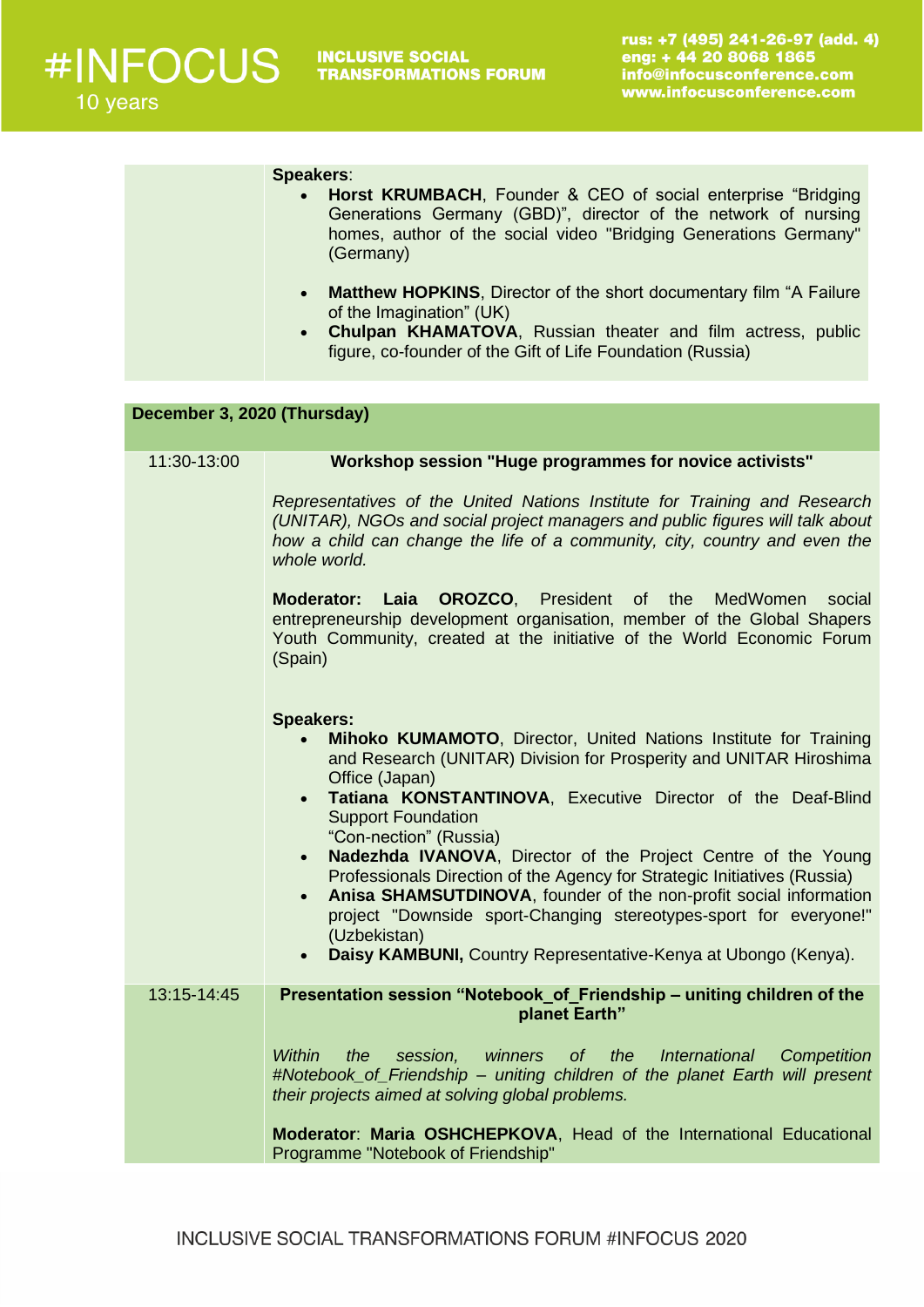

| <b>Closing Ceremony of the #INFOCUS Forum</b>                                                                                                                                       |
|-------------------------------------------------------------------------------------------------------------------------------------------------------------------------------------|
|                                                                                                                                                                                     |
| Summing up the results of the Online-session of the #INFOCUS Forum,<br>announcing the #INFOCUS Youth Ambassadors 2021                                                               |
| <b>Moderator: Maria OSHCHEPKOVA, Head of the International Educational</b><br>Programme "Notebook of Friendship"                                                                    |
| Speaker: Olga ZUBKOVA, Chairwoman of the Organising Committee of the<br>#INFOCUS Forum, President of the National association for Education<br>Development "Notebook of Friendship" |
|                                                                                                                                                                                     |

## **Parallel event - closed expert session:**

| 15:00-16:20 | Round table "Inclusive social transformations in order to achieve the                       |
|-------------|---------------------------------------------------------------------------------------------|
|             | <b>Sustainable Development Goals"</b>                                                       |
|             |                                                                                             |
|             | The speakers will discuss the role of social inclusion in achieving the                     |
|             | Sustainable Development Goals. As a result of the Round table, proposals and                |
|             | agenda for the Inclusive Social Transformations Forum #INFOCUS 2020 will                    |
|             | be formed.                                                                                  |
|             | Moderator: Dominic PINKNEY, CEO of London Hammersmith and Fulham                            |
|             | Volunteer Centre, chair of London Employer Supported Volunteering Network                   |
|             |                                                                                             |
|             | <b>Speakers:</b>                                                                            |
|             | <b>Sigrun HABERMANN, Chief, Cultural Diplomacy &amp; Outreach Section,</b><br>$\bullet$     |
|             | <b>United Nations Library Geneva</b>                                                        |
|             | Olga ZUBKOVA, Chairwoman of the Organising Committee of the<br>$\bullet$                    |
|             | #INFOCUS Forum, President of the National association for Education                         |
|             | Development "Notebook of Friendship"                                                        |
|             | Daniela BAS, Director, Division of Inclusive Social Development, UN<br>$\bullet$            |
|             | <b>DESA</b><br>Lyubov GLEBOVA, First Deputy Chairman of the Russian Federation<br>$\bullet$ |
|             | Council Committee on Constitutional Legislation and State Building                          |
|             | Einar BJØRGO, Director, Division for Satellite Analysis and Applied<br>$\bullet$            |
|             | Research, Manager, UNOSAT and Capacity for the 2030 Agenda of the                           |
|             | United Nations Institute for Training and Research (UNITAR)                                 |
|             | Irina ZHUKOVA, Chairwoman of the National Council for Corporate<br>$\bullet$                |
|             | Volunteering, Director for Sustainable Development and Corporate                            |
|             | Programmes of affiliate companies of Philip Morris International in                         |
|             | <b>Russia</b>                                                                               |
|             | <b>Elena</b><br><b>KOJADEI.</b><br>Director of                                              |
|             | <b>Corporate Communications and Advertising Department</b><br>at Rosbank                    |